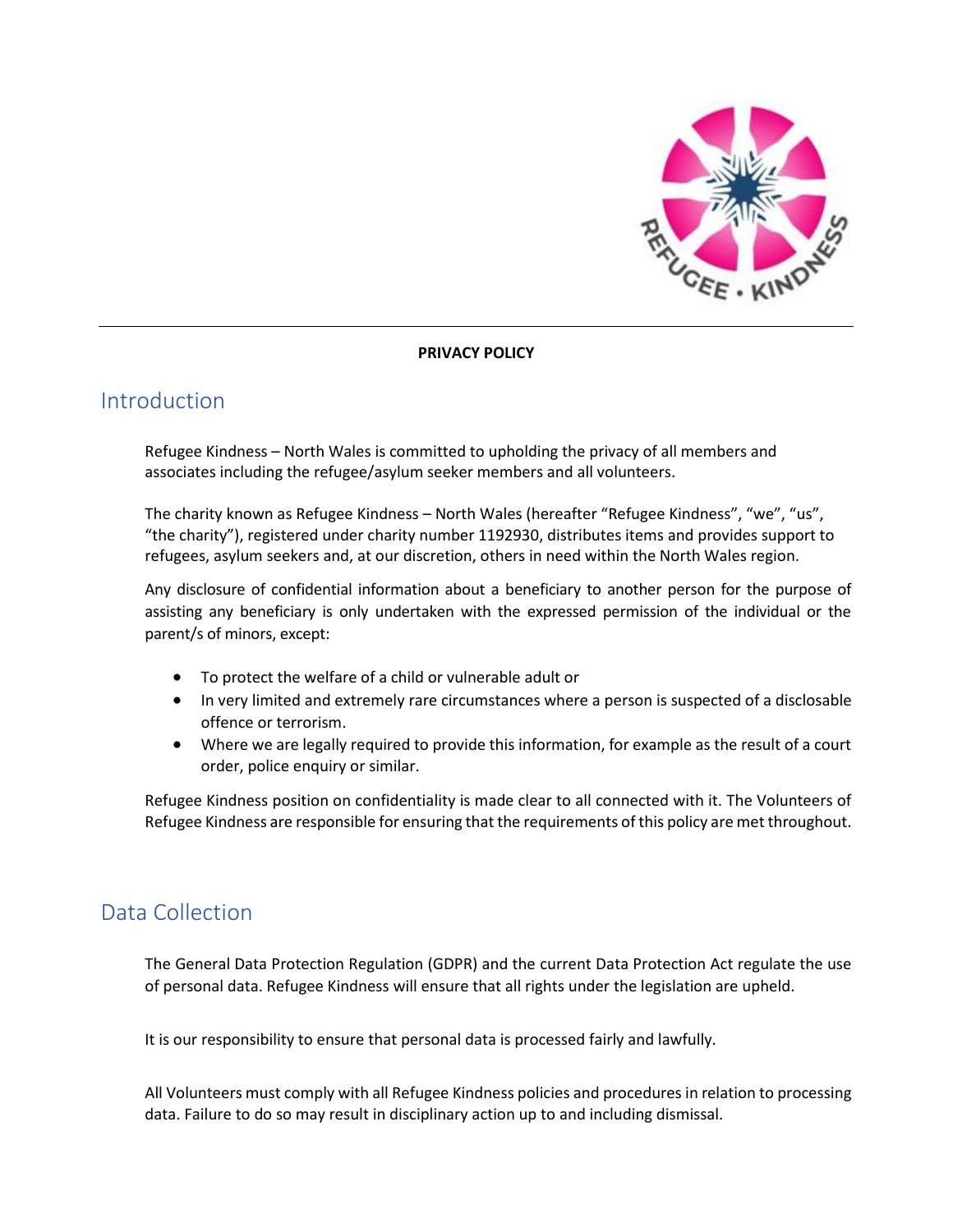- a) Refugee Kindness complies with the requirements of the Data Protection Act 2018, the UK GDPR and the principles of good data protection practice.
- b) Refugee Kindness ensures that all manual or electronic records, or backed up data, containing personal information, including family, volunteer or personnel files, are kept securely.
- c) Access to Beneficiary files is restricted only to those who need access. The General Manager and the Trustee(s) are responsible for spot-checking files, for the purpose of Quality Assessment review.
- d) Access to personnel files is restricted to the individual's Line Manager, the General Manager and only when strictly necessary to the Trustee(s).
- e) Care is taken to ensure that minimal information about the Beneficiaries is recorded within a Volunteer's file.
- f) Beneficiaries must not be identified on Facebook, notice boards, whiteboards, accessible card index files etc. without their permission.
- g) Volunteers are aware that information is held about them and that they have the right to request to see it; personal information is not shared with external agencies without permission.
- h) All records are securely destroyed when no longer required.

Statistical information about the number and location of Beneficiaries supported and the type of work undertaken may be shared with funders in line with the requirements of any Service Level Agreement or contract. Information that may identify any Beneficiary will not be shared except with the specific permission of the family.

#### What data do we collect and how do we use it?

Information is provided directly from members, donors and beneficiaries. Members initially contact the Charity via the Facebook group.

Refugee Kindness collects and processes the following personal data for the following purposes and the lawful basis for each:

| <b>Purpose</b>                                                                                                          | Type of data                                                                          | <b>Lawful basis for Processing</b>                                            |
|-------------------------------------------------------------------------------------------------------------------------|---------------------------------------------------------------------------------------|-------------------------------------------------------------------------------|
| To manage our relationship<br>with our beneficiaries, to allow<br>us to deliver donated items<br>and provide friendship | Beneficiary name, address and<br>contact details (telephone<br>number, email address) | To perform our contract with<br>recipients of donated items<br>and friendship |
| To provide information and<br>updates of our work to                                                                    | Name, email address                                                                   | Legitimate interest of<br>members if the Charity                              |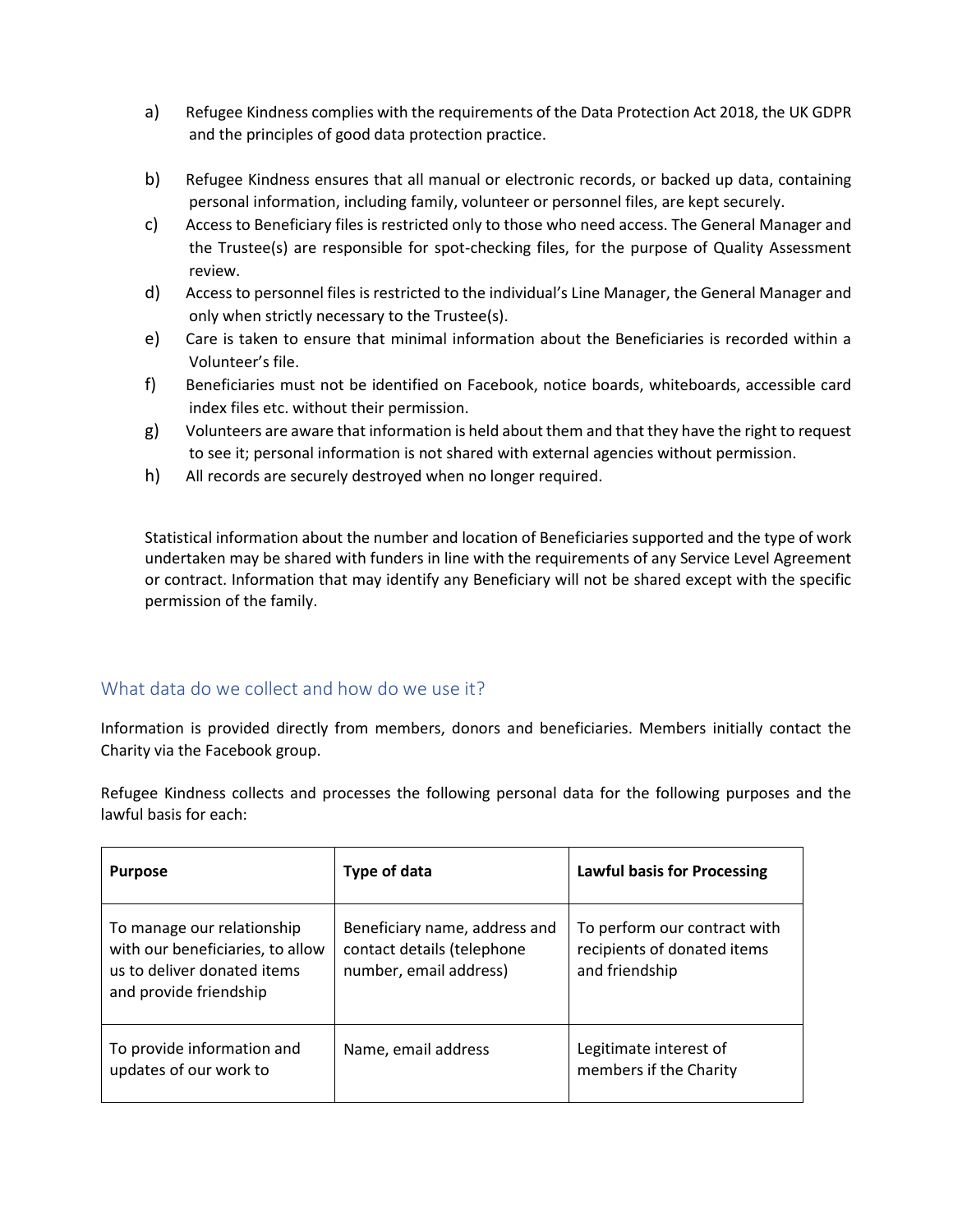| members of the Charity in the<br>form of newsletters |                                                                        |                                                                                                                                                                           |
|------------------------------------------------------|------------------------------------------------------------------------|---------------------------------------------------------------------------------------------------------------------------------------------------------------------------|
| To engage with volunteers and<br>other staff         | Name, address, contact details<br>(email address, telephone<br>number) | To perform our contract with<br>staff and volunteers in the<br>coordination of donations,<br>distribution of items and<br>provision of other support to<br>beneficiaries. |

# Your rights

Under data protection law, you have rights we need to make you aware of relating to your personal data. The rights available to you depend on our reason for processing your information.

| Access your data           | You can request a copy of your personal data that we hold.                                                                                              |  |  |
|----------------------------|---------------------------------------------------------------------------------------------------------------------------------------------------------|--|--|
| <b>Rectification</b>       | You can ask us to correct any incomplete or inaccurate personal data we                                                                                 |  |  |
|                            | hold about you.                                                                                                                                         |  |  |
| <b>Erasure</b>             | You can ask us to delete or remove your personal data where:                                                                                            |  |  |
|                            | there is no good reason for us continuing to process it;                                                                                                |  |  |
|                            | you have successfully exercised your right to object (see below);                                                                                       |  |  |
|                            | we may have processed your information unlawfully; or                                                                                                   |  |  |
|                            | we are required to erase your personal data to comply with local<br>law.                                                                                |  |  |
|                            | We may not always be able to comply with your request for specific legal                                                                                |  |  |
|                            | reasons, in which case these will be notified to you at the time of your                                                                                |  |  |
|                            | request                                                                                                                                                 |  |  |
| Object                     | You have the right to object to the processing of your personal data if you<br>feel it impacts on your fundamental rights and freedoms, unless we can   |  |  |
|                            |                                                                                                                                                         |  |  |
|                            | demonstrate compelling legitimate grounds to continue processing which                                                                                  |  |  |
|                            |                                                                                                                                                         |  |  |
|                            | override these.                                                                                                                                         |  |  |
| <b>Restrict processing</b> | You can ask us to us to suspend or restrict the processing of your personal                                                                             |  |  |
|                            | data, if:                                                                                                                                               |  |  |
|                            | you want us to establish the accuracy of your personal data;                                                                                            |  |  |
|                            | our use of your personal data is unlawful, but you do not want us                                                                                       |  |  |
|                            | to erase it;                                                                                                                                            |  |  |
|                            | you need us to hold your personal data (where we no longer                                                                                              |  |  |
|                            | require it) as you need it to establish, exercise or defend legal                                                                                       |  |  |
|                            | claims; or                                                                                                                                              |  |  |
|                            | you have objected to our use of your personal data, but we need                                                                                         |  |  |
|                            | to verify whether we have overriding legitimate grounds to use it.                                                                                      |  |  |
| <b>Request a transfer</b>  | This only applies to information that you have given us. You can request a<br>transfer of your personal data to you or a third party which you provided |  |  |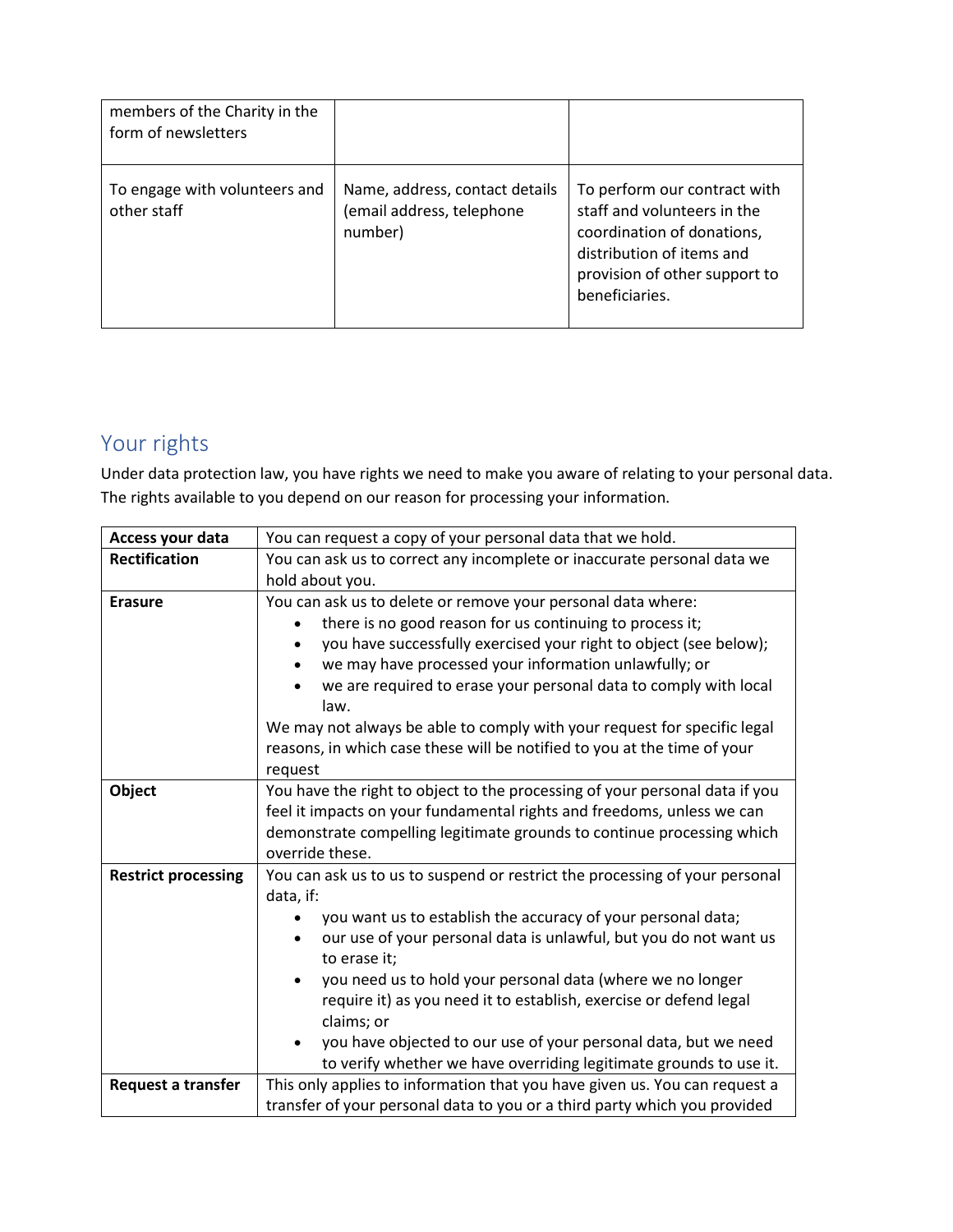|               | your consent for us to process, or for which we need to process to<br>perform our contact with you. |  |
|---------------|-----------------------------------------------------------------------------------------------------|--|
| Withdraw your | You can withdraw your consent at any time (where we are relying on                                  |  |
| consent       | consent to process your personal data). This does not affect the lawfulness                         |  |
|               | of any processing carried out before you withdraw your consent.                                     |  |

# Interpretation

| <b>Board</b>                             | All trustees registered at the Charities Commission as<br>trustees acting together and in accordance with the<br>Constitution. |  |
|------------------------------------------|--------------------------------------------------------------------------------------------------------------------------------|--|
| <b>Chair of Trustees</b>                 | The trustee appointed as chair of trustees                                                                                     |  |
| Constitution                             | The governing document for Refugee Kindness                                                                                    |  |
| <b>Data Protection</b><br><b>Officer</b> | The current appointed Data Protection Officer                                                                                  |  |
| <b>Funders</b>                           | Any person or entity providing financial assistance and<br>support to the Charity.                                             |  |
| <b>General Manager</b>                   | The General Manager of Refugee Kindness.                                                                                       |  |
| <b>Line Manager</b>                      | The direct manager of all volunteers. In the case of the<br>General Manager, the Line Manager is the Chair of<br>Trustees.     |  |
| <b>Refugee Kindness</b>                  | The charity known as Refugee Kindness - North Wales,<br>registered under number 1192930                                        |  |
| <b>Trustees</b>                          | The trustees of Refugee Kindness.                                                                                              |  |
| <b>Staff</b>                             | Any volunteer(s), employee(s) or Trustee(s) within<br>Refugee Kindness at the time                                             |  |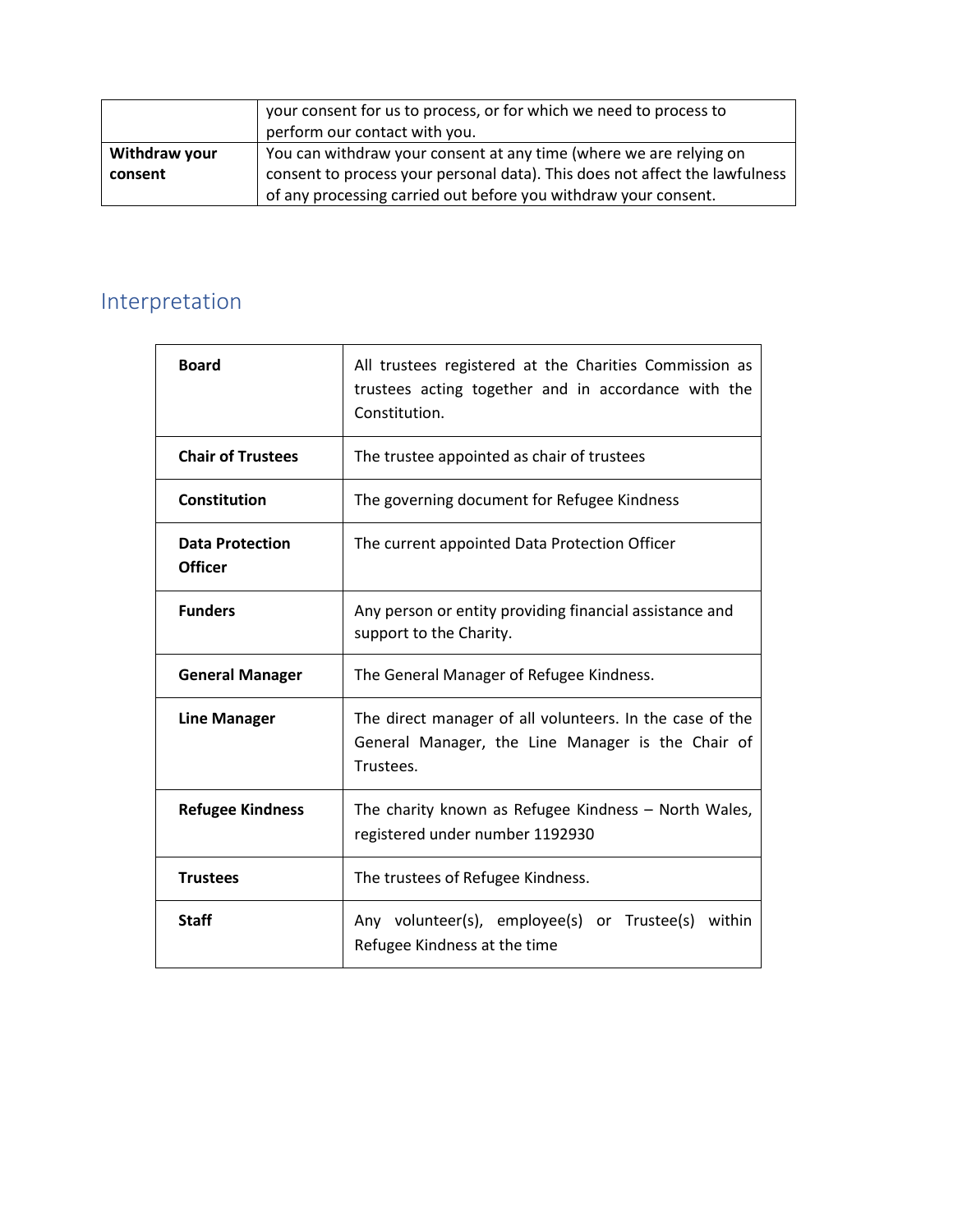## **Privacy**

### Beneficiaries

Beneficiaries are to be given clear information, verbally and in writing, which explains Refugee Kindness position on confidentiality. This should be in the form of Appendix 1.

- a) Where any beneficiary wishes to be referred to any agency either on the advice of a Refugee Kindness volunteer or otherwise, Refugee kindness will request consent for the beneficiary's information to be shared for that purpose. However, only the minimum information necessary will be provided to any such agency. The consent should be obtained by way of a signature to the form at Appendix 2.
- b) Where further information is required by the agency from Refugee Kindness, specific consent will be sought from the beneficiary setting out precisely what information is required.
- c) Beneficiaries will always be informed of any communication between Refugee Kindness and other agencies about them, unless this will impact on the safety or welfare of a child or vulnerable adult.
- d) The records of all Beneficiaries are securely stored online by the General Manager with only the volunteers working directly with the particular Beneficiaries having access to those records.
- e) Beneficiaries have the right to request to see their records.

### Safeguarding

- a) Where it is considered necessary for the welfare and protection of a child or vulnerable adult, information is shared with the appropriate authority in line with Refugee Kindness Safeguarding Policy.
- b) Beneficiaries are kept informed of Refugee Kindness actions in passing on information unless to do so would put the child or vulnerable adult at greater risk of harm.
- c) Where there are concerns about the safety or wellbeing of a child or vulnerable adult, adherence to Refugee Kindness Safeguarding Policy over-rides this confidentiality policy.

#### General Information

a) General information provided to the Board of Trustees about Beneficiaries relating to the nature and level of referrals and local trends should not contain personal information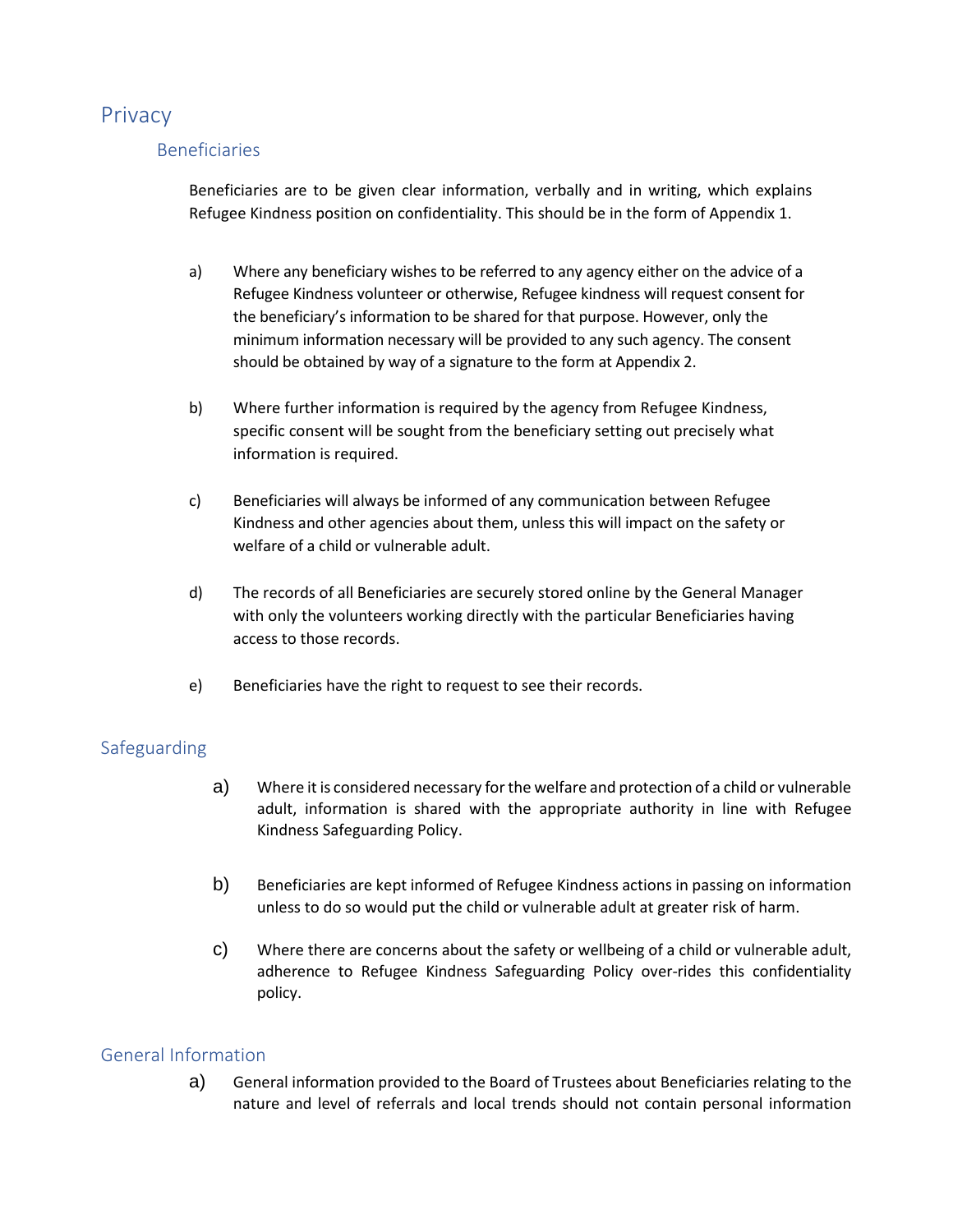about any Beneficiary or information that could identify a Beneficiary. This does not include information passed to the Chair of Trustees in the capacity of Line Manager to the General Manager.

- b) Case studies that are provided to the Board of Trustees to illustrate the work and outcomes of Refugee Kindness are to be anonymised.
- c) Trustees and those attending Board meetings, are aware that information relating to Beneficiaries and the operation of the scheme is treated in confidence.
- d) Where there are concerns for the safety or welfare of a child or vulnerable adult, the Safeguarding Officer may liaise with the Chair of Trustees or, in his or her absence another trustee, specialist safeguarding adviser to the Board or an external expert to ensure that the most appropriate process is being followed within the scheme and to ensure the best possible support of any Beneficiary. The Beneficiary will not be identified unless it is necessary to do so.
- e) Confidential Board discussions relating to personnel issues or sensitive operational matters are minuted separately as a confidential item and their circulation restricted.
- f) Trustees ensure that the privacy of Beneficiaries, volunteers and staff, and confidential information relating to the operational work of Refugee Kindness at all times in line with this policy and procedure.
- g) Breaches of Privacy are treated seriously and may result in the individual concerned being required to leave the scheme.

#### **Staff**

- a) The Refugee Kindness Privacy policy and procedure is provided to all new staff, as a key part of their induction. All staff comply with its requirements.
- b) All staff must read this policy and sign the Confidentiality Agreement at Appendix 2.
- c) All staff discuss the support of beneficiaries with their Line Manager, in a confidential setting for the purposes of supervision and to ensure the best possible support to any Beneficiary.
- d) Staff ensure that the confidentiality of Beneficiaries and volunteers and confidential information relating to the operational work of Refugee Kindness is maintained at all times in line with this policy and procedure.
- e) All confidential information relating to employees, volunteers, beneficiaries and Trustees must only be shared where necessary to do so basis.